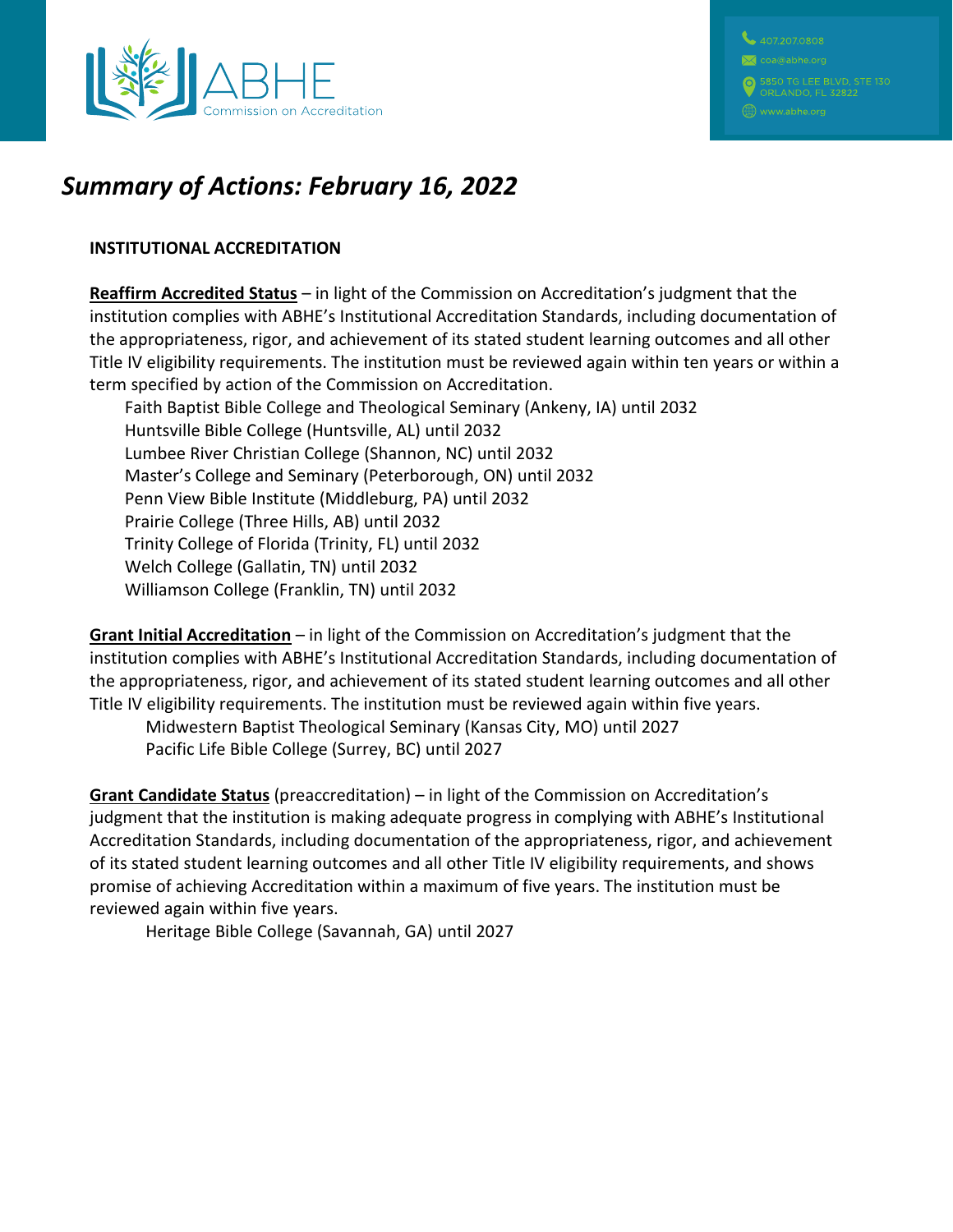

**Grant Applicant Status –** in light of the Commission on Accreditation's judgment that the institution complies with ABHE's Conditions of Eligibility and shows promise of achieving candidate status (preaccredited status) within a maximum of five years. The institution must be reviewed again within five years.

- Cornerstone College of Virginia, 4430 Lee Hill School Drive, Fredericksburg, VA 22408, until 2027
- Esther Theological Seminary of Malabar, 1501 Robert J. Conlan Blvd., Suite 260, Palm Bay, FL 32905, until 2027
- Harvest University, 300 Deuel Street, Fort Morgan, CO 80701, until 2027, effective March 9, 2022
- North Carolina College of Theology, 118-C Princess Street, Wilmington, NC 28401, until 2027

**Remove from Warning Status and Reaffirm Accredited Status** in light of the Commission on Accreditation's judgment that the institution complies with ABHE's Institutional Accreditation Standards, including documentation of the appropriateness, rigor, and achievement of its stated student learning outcomes and all other Title IV eligibility requirements.

America Evangelical University (Gardena, CA) until 2030

**Reinstatement to Applicant Status –** in light of the Commission on Accreditation's judgment that the institution complies with ABHE's Conditions of Eligibility and shows promise of achieving candidate status (preaccredited status) within a maximum of five years. The institution must be reviewed again within five years.

Northpoint University, 15907 Ash Way E 413, Lynwood, WA 98087, until 2027

## **SUBSTANTIVE CHANGES APPROVED BY THE COMMISSION ON ACCREDITATION**

## **Discontinuation of an Additional Location**

World Mission University (Los Angeles, CA) 7432 Oglethorpe Avenue, #A103, Buena Park, CA

## **SUBSTANTIVE CHANGES APPROVED BY THE SUBSTANTIVE CHANGE OFFICER**

*deputized by the Commission on Accreditation to approve selected Substantive Changes*

#### **Initiate Programs Via Distance Education (online) (50% or more of a degree program)**

Texas Baptist Institute and Seminary (Henderson, TX) Effective January 24, 2022 Virginia Christian University (Chantilly, VA) Effective January 25, 2022

#### **Initiate Program that Represents a Significant Departure from Existing Programs**

Luther Rice College and Seminary (Lithonia, GA) Bachelor of Arts in Psychology